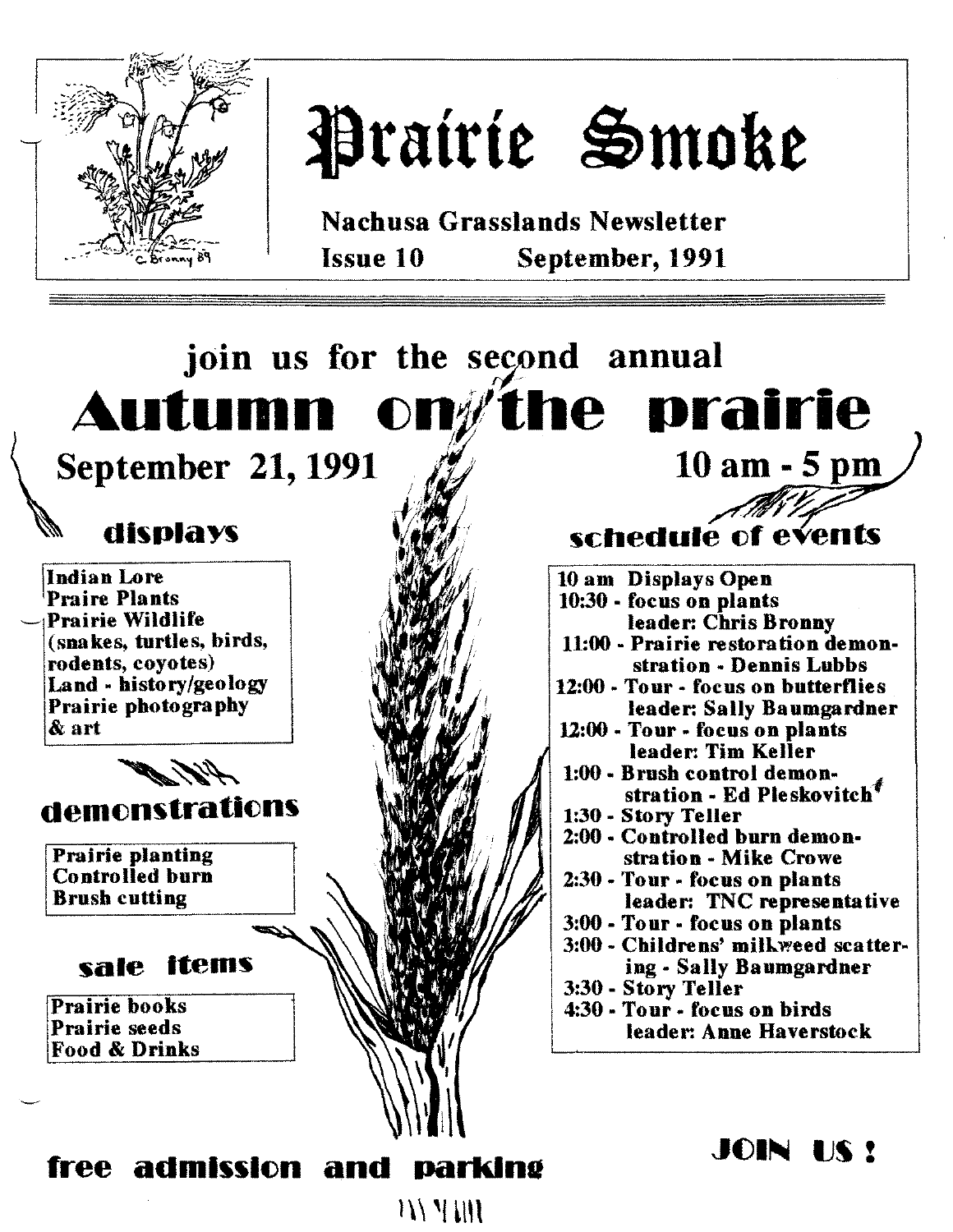Nature Conservancy Members, this plea is directed to those members who now are primarily just donating money. I do not mean to belittle that aspect of our programs. Ithink it is time for some members, who are able, to step up the next logical plateau in the development of a conservationist, and that step up is to physically volunteer your services.

Most of the work accomplished at the various sites, and in some cases all of the work, is done by volunteer labor. This accomplishes many things. Two important item are: cutting out the major expense of hiring people to do a job that volunteers can handle, and the volunteer develops an intimacy with the site, by that I mean love and concern for all aspects of the land -- plants, animals, insects, mammals, reptiles, soil type, water, etc., etc., etc.

The intimacy means a knowledge of a site that no one else has, it is gained by spending time at the site. You see what is happening first hand, by talking with other volunteers you learn what they know and appreciate their particular project. No one person can know every detail of a site. No one person can do all the work. People grow ulder, or become physically unable to do their job, or sometimes they "burn-out" and need a rest. Someone else must pick up the load. There is a minimal loss of time a nd knowledge if many people are involved in each aspect of the work.

It isn't necessa ry for a person to become indentured or enslaved to a site. Any time you spend helping to plant, pull weeds, count species, burn, whatever, will be appreciated. Some things only happen once or twice a year such as burning prairie; but, as burning is labor Intensive, requiring many helping hands for a safe burn, lots of people are required -- only for one or two days at a time. Oh, of course, you will be pestered to help in other areas, if that's holding yon back, don't worry about it! You don't have to help with everything, just refuse. Pick vour *area* to work in. Don't feel guilty. Do what you are able.

Enlist the help of friends and relatives then the time spent on the site can be an extension of family time, Go out to a site, such as Nachusa Grasslands, enjoy the peace and quiet to renew the feeling inside you. Call it a mini- vacation or retreat. Try to envision the feeling of solitude the  $\overline{2^*}$  first settlers felt on those great expanses of openness.

Nachusa Grasslands has a great variet $\smile$ of plants, animals and soils' maybe you have an interest in wetlands, or high sandstone knobs or wooded areas. Many different types of habitat can be explored. studied and maintained. Each area has its specific plant and animal life. You can't become an expert in all areas, and maybe you don't want to anyway. If you learn about two or three plants a year you'll find yourself fairly knowledgeable in a few years time.

The good feeling of pride is another benefit. Pride in the fact you have helped preserve something worthwhile, something that can't be replaced. You receive the reward of appreciation from others, and not just in you own vicinity. Person from other parts of the country can enjoy our work. When you go on vacation contact other preserves or nature area and have an automatic friend. You share a common interest. You also have the advantage of a new and different area to explore.

As you see there are many reasons to volunteer. We need your help phyaically mentally and financially.

To volunteer for Nachusa Grasslands call Sally Baumgardner  $-708/655-4295$  or Ed Pleskovitch - *815/626-8746.* Thank you.



Students from Oak Park River Forest High School with their instructor Mike Ellis, working out of Loredo Taft Campur They cut multiflora rose and eastern red cedar at the Grasslands on June 26, 1991. The kind of volunteers we need! THANK YOU.

"0 W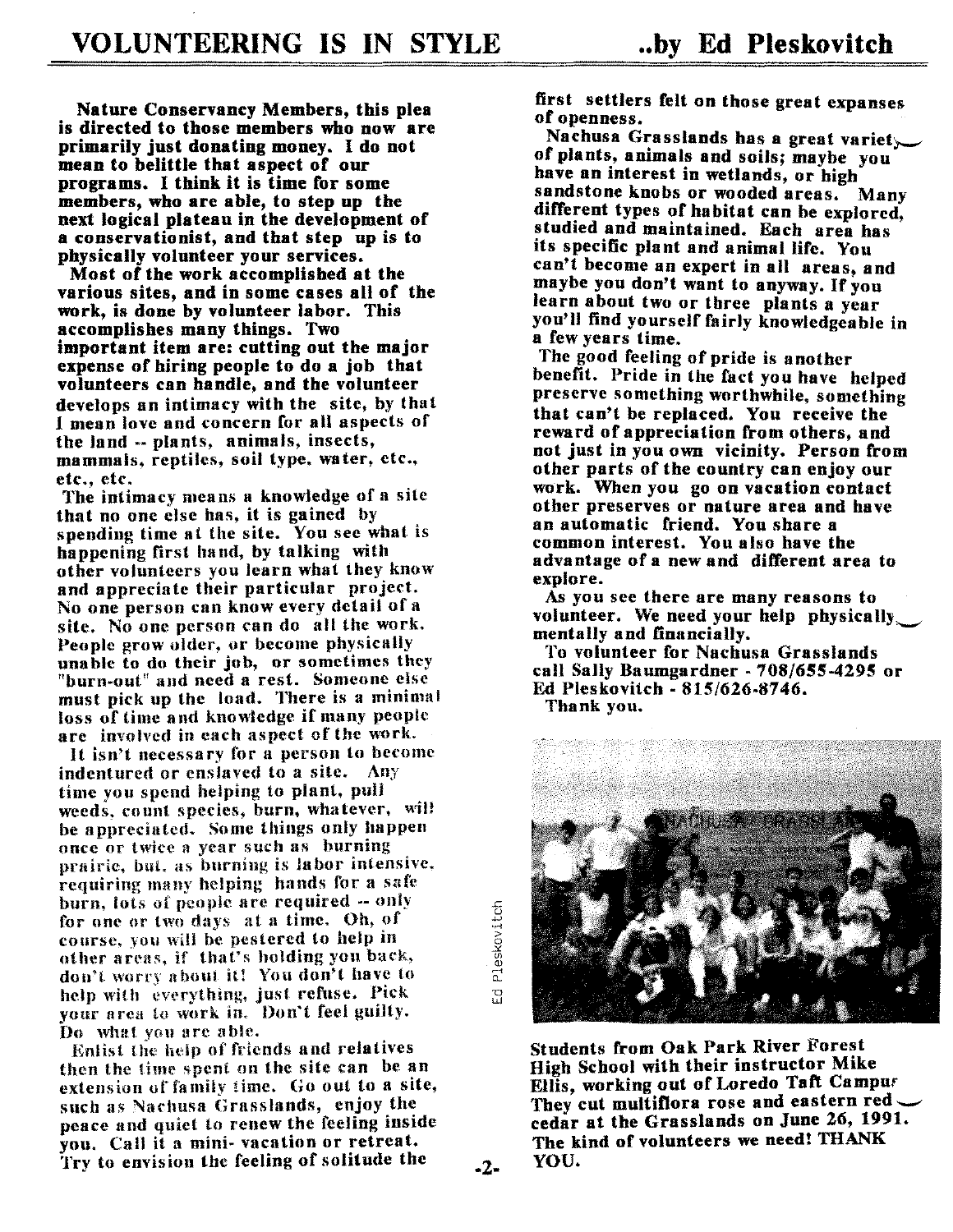### To Help

The Envirorment





The Environment



1. YOU FEEL GOOD, A SENSE OF ACCOMPLISHMENT, PRIDE. 2. IT'S HEALTHFUL - PHYSICALLY AND MENTALLY.

3. YOU'RE DOING SOMETHING CONSTRUCTIVE.

4. YOU LEARN AS YOU WORK, I.E. BIRDS, PLANTS, TREES, INSECTS, ETC.,

ETC., ETC. 5. IT OFTEN IS PEACEFUL AND QUIET.

6. CAMARADERIEIS AT AN ALL TIME HIGH.

7. YOU LEAVEA LASTING MARK ON THE PLANET AND PEOPLE.

8. WE ALL WILL HAVE TO EVENTUALLY OR DIE.

9. FAMILIES GROW TOGETHER.

# TOUR HIGHLIGHTS

The April planned tour, lead by Tim Keller, was a visit to the wetlands to see the skunk cabbage. The day was also wet.

Mid-May was delightful, with the shooting stars and the turtle shell appearance of the wild cream indigo in full bloom on Dot's Knob. It was a sight to behold. The bird's foot violets and other spring flowers added the touch of spring. Little bluestem grass was starting to cover the fall burned earth.

June brought the Natural Area Guardians from Mercer County. Dot Wade and Hazel Reuter guided groups to see the coneflower in full display. A picnic lunch was enjoyed at Franklin Creek State Park after the tour. There we shared our common concerns for the native areas of Illinois.

July's scheduled tour was preceded by record breaking heat. The radio warned eople to stay out of the heat, but Bo riadyk drove 98 miles to share his research project. Do is collecting much information. The few who attended certainly were enlighted as they watched the collection of information. All should 3. 1. IT CUTS INTO YOUR PARTY TIME. 2. YOU CAN GET DIRTY AND SUNBURNED OR WET AND MUDDY OR CUT AND SCRATCHED. 3. YOU COULD OVERDOSE ON THE OUTDOORS. 4. PEOPLE MIGHT DEMAND MORE FROM YOU PERSONALLY AND PHYSICALLY. 5. CALLUSESARE UGLY. 6. DOING SOMETHING FOR NOTHING IS STUPID, ISN'T IT!? 7. AFTER I'M DEADWHO CARESWHAT

HAPPENS?

### ...by Ellen Baker

be aware of the significance of the metal and wooden posts he uses to mark his research area. The area within the metal posts are 5 year test plots and should not be walked on, nor seed collected on, or in anyway disturbed. The scientific data will be altered by human presence on the site. Remind yourself and otbers who may not be aware of the value of staying off these sites.

This highlights the scheduled tours. A Chicago area group sold, at a money raising event, a Grasslands Tour and Picnic. It was a joy to guide and share Nachusa Grasslands with a city group. Pat Armstrong and many others have toured our area. Birding is very popular.

Your help is needed to estimate the number of persons visiting Nachus. Grasslands. Please sign the guest book in the mailbox by the entrance sign. Note the number of persons and date. Any comments are always welcome too. Your signa ture is not necessary, but welcome.

If you'd like to be a guide for the Grasslands do contact me, Ellen Baker - 815/456-2283.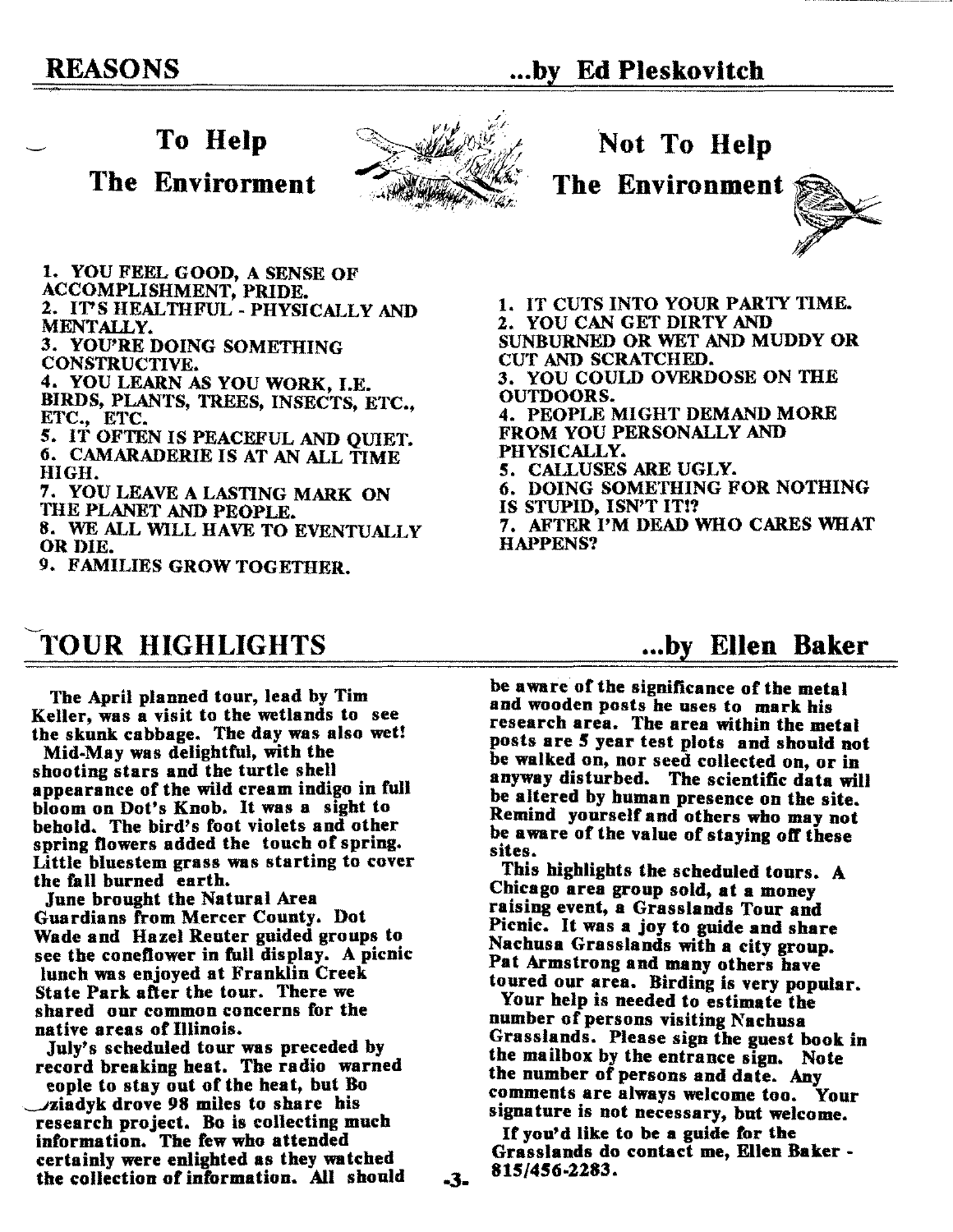# History

Restoring the cropland at Nachusa to prairie was started in the fall of 1987. Local volunteers led seed collecting expeditions in and around Nachusa during the fall harvest season. Seeds were scattered for the first time in the late fall of 1987. Since that first planting there have also been plantings in the fall of 1988, Spring 1990 and Spring 1991.

The first two plantings have had their share of problems. The simple act of organizing a volunteer seed- picking uetwork in an area witb a low popnlation base is difficult. We have had problems attracting enough interested people to help harvest enough seed for the land we have to plant. The 1987 and 1988 plantings were also plagued by dry weather and poor seed crops. These plantings are now showing signs of starting to come around, with several species flowering and fruiting last year and this year. A problem with these fall plantings has been Erigeron canadensis, Horseweed. The 1987 and 1988 plantings were sown into bean stnbble. The bean stubble had such a tremendous seed bank of Horseweed that it was almost a mononculture. Erigeron canadensis is a winter annual whicb thrived under our fall planting scheme; furthermore it is very competitive in the sbort run, shades the ground in early spring preventing germination, and does not prodnce adequate Iuel to burn. These factors led to a dedsion to switch to spring plantings into cultivated ground to avoid the Horseweed problems.

Spring 1990 was Nachusa's first spring planting. The seeds were blended with ag-lime and oats at a local fertilizer plant and spread with a fertilizer buggy into disced ground. The planting was then lightly harrowed. The 1990 planting has settled down, with many early successional forbs flowering this summer, such as Monarda fistulosa. Rudbeckia birta, and Ratibida pinnata. Some of our grasses are also flowering and fruiting this year. Witb annual burn maintenance, tbe 1990 planting is going to be an exciting place to watch a pra irie develop,

One problem with using ag-lime and a fertilizer buggy is that the light fluffy seeds when mixed with lime prevent the lime from flowing, and cause bridging in the buggy. Two loads of limestone had to be shoveled by hand into the conveyors of the fertilizer buggy. This is terribly demanding on those riding in the buggy doing the shoveling. With this in mind, we considered Involving volunteers to sow the seed in 1991. A mass mailing produced about 25 volunteers who spread over

1000 bulk pounds of cleaned and uncleaned seed over disced ground. At Nachusa we prefer to plan in former soybean land that has been lightly discen-The twenty-five volunteers spent aU one Saturday walking in bands, in circles, zig-zag and helter-skelter, sowing different seed mixes over different soil types, slopes and exposures. A special thank you goes to the crew leaders, Kathy Motto, Sally Baumgartner, Jet Hall, and Mike Crowe, for their efforts getting the people and seeds in the right places.

Tbe 1991 seeding area was then sown to oats and lightly harrowed. A few weeks after the planting, small fuzzy-stemmed seedlings of Blue Stem grass were already evidenL The 1991 planting sbould be a success in the years to come. Over tbe years, as these large prairie plantiugs

have been engineered, we have also been overseeding into existing knobs, wetlands, and savannas as tbe seeds have become available. Nachusa owes a great deal of thanks to many people who bave made contributions to the restoration effort. A spedal thank you is extended to Pat Armstrong, Chris Bronny, Hazel Reuter, Deb Osmer, Isabel Johnston, Tim KeDer, Dot Wade, Steve Packard, and all the seed picking leaders aud fnterus.

# The Future

Hundreds of acres of prairie, wetland and savanna remain to be restored at Nachusa. In terms of converting cropland, our main empbasis is on restoring Mesic Prairie, Wet Prairie. and Sedge Meadow areas. These areas are currently cropped and tiled. As the seedings progress, the tile systems will be disabled, making the Nachusa landscape much wetter. Onr successioual restoration will be equally divided between wetland, dry mesic prairie, and savanna.

We need seeds of all species of native plants from within 50 miles of Nachusa. We can use them somewhere on the site. Restoring Nachusa is like building cars on an assembly line. On parts of the assembly line, we're still designing. On other parts we're still building the frame, and on still other areas we're adding the details. All these things are going on at once. We're building prairies on agricultural land with tough adventive "meat and potatoes" plants, and we're carefully adding conservative species to our existing remnants. We have a place for any seeds you can offer. Diversity is the key to a healthy restoration. At Nacbusa we need diversity in these areas: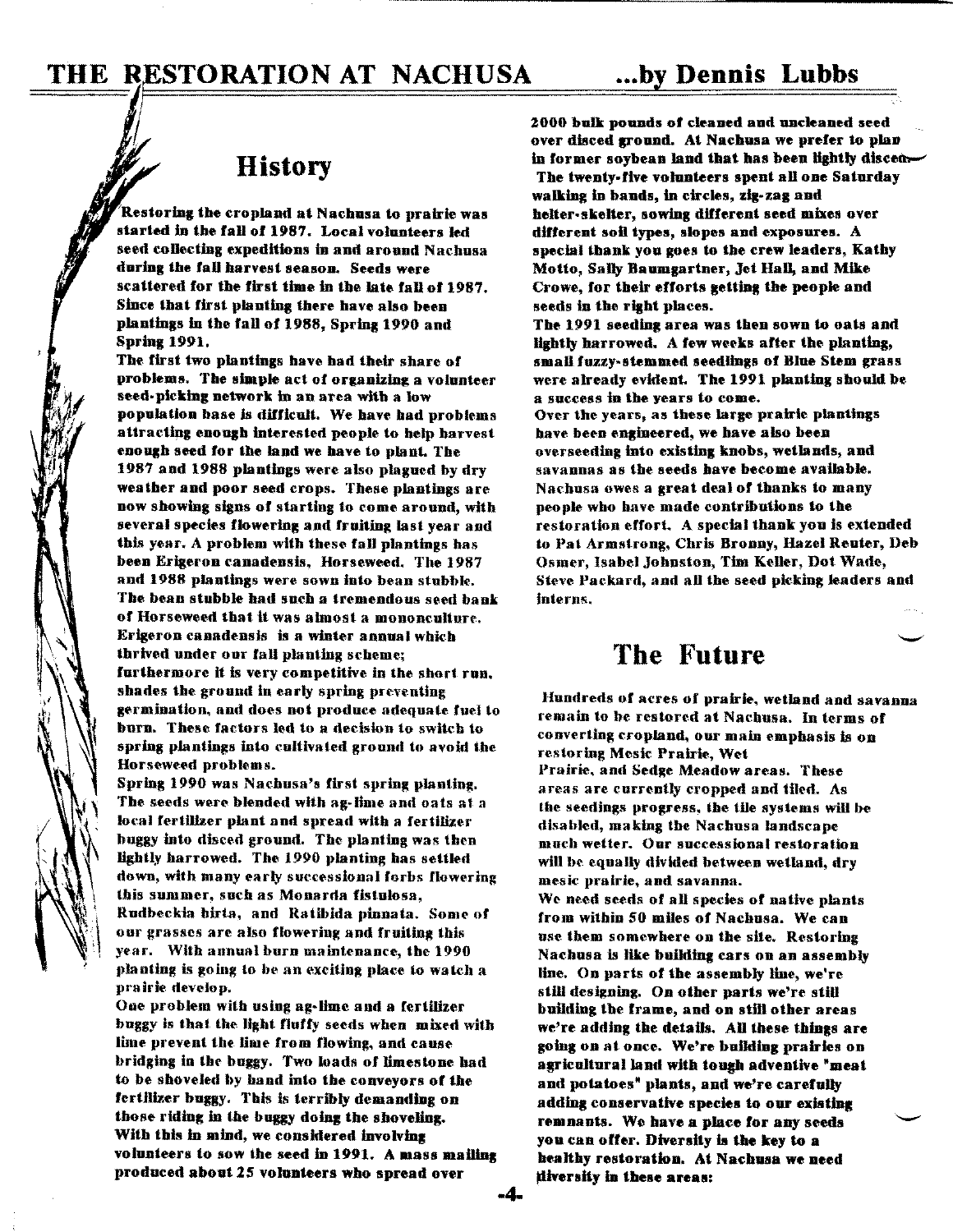(1) Species Diversity. Our broad range of habitat means we can restore a broad range of apeciea.

(2) Genetic Diversity. We need a broad uatic base within a species to insure that '-1Iy species has the genetic resources to survive the unknowns of our changing world. Seeds from any single source may not have the genetic resources to survive for a significant length of time. We need seeds from a number of sources to insure a broad adaptable genetic base.

(3) Successional Diversity. Nachusa is a large preserve. where large grazers will be interacting with the plant life. Certain species will thrive and prosper under some disturbance. But this same disturbance is going to stimulate a seed bank of agricultural weeds. We need our native early successional species to displace the introduced early successional species. Every boofprint and gopber mound sbould come up to Evening Prharose, Yellow Coneflower, Flowering Spurge and Black-Eyed Susan, not .Foxtaf], Canada Thistle and Smooth Brome. The seed collecting efforts in the past have produced tremendous amounts of seed. We need volunteers to lead groups of pickers at Nachusa and the surrounding areas to insure an adequate volume of seed to ontinue to convert our cropland and old

~Jlstures to prairie and wetland. Seed collecting efforts are schednled for every weekend of August through November. If you would care to lead or participate in a picking, please attend an orientation picking on Saturday, Aug. 31, from 9 to 12 at Nachusa Grasslands, or call 815·379·9060. We encourage people to organize seed collecting efforts in the fringe areas, to do something for Nachusa without necessarily being there. We have chosen a 50-mile radius as our seed source. This includes all or part of the following counties: Jo Davjess, Stephenson, Winnebago, Boone, McHenry, Kane, DeKalb, Ogle, Carroll, Whiteside, Lee, Kendall, LaSalle, Bureau, Henry and Putnam. Interested people anywhere in tbese counties are encouraged to organize and lead local collecting expeditions at remnants and eventually bring the seeds to Naehusa. A goal is to have several collecting efforts each weekend. This will give us the desired diversity we need, increase the amount of seed, and increase our genetic base within the seed. To be an

ffedive leader of a seed colleding day does ot require a tremendous knowledge of plants. Noviee eolleetors that know the basic prairie plants do quite well

Partkipating is a good way to learn plants and picking techniques by sharing knowledge with others who help collect. We will try to briefly train leaders in plant identification and picking techniques during our August  $31$ orientation. Those interested in attending should dress appropriately. and bring paper bags and clippers.

People often ask for a "hit list" of species to pick. Because of the tremendous habitat variation in Nachusa, the "hit list" would be very long and intimidating, and probably scare off potential volunteers.

An alternative is to pick seeds by babitat. When you're harvesting seed in a good conservative remnant, oick all species that are ripe and keep them bagged separately. Each bag should be Iabeled with the collector's name, date, site, habitat and some type of plant name, be it scientific or common. Even names such as Aster, Goldenrod, Sedge, Bulrush, or Rush are acceptable. There is usually enough of the plant included with the seeds to get a positive identification.

Target communities for the Fall 1991/Spriog 1992 plantmgs will be Dry Mesic Prairie, Mesic Prairie, Wet Prairie and Sedge Meadow. We need as many people as possible concentrating on the Mesic Prairie. Wet Prairie and Sedge Meadow seeds. The bulk of our cropland we're converting is going to be mesic to wet.

The following points summarize the goals for seed collecting for Nacbusa:  $(1)$  Collect seeds from a large number of

sites.

(2) Collect seeds from a variety of habitats. (3) Concentrate on early successional species.

(4) Collect spring, summer, and fall flowering species.

(5) Collect a variety of lifeforms--grasses, sedges, vines, shrubs, and trees.

(6) Collect the beautiful, the beuign, and the bizarre; a good native plant can be ugly. More information on seed colleding will be available to those interested by calling 815-379-9060 evenings, or at the orientation picking and at Autumn On The Prairie.

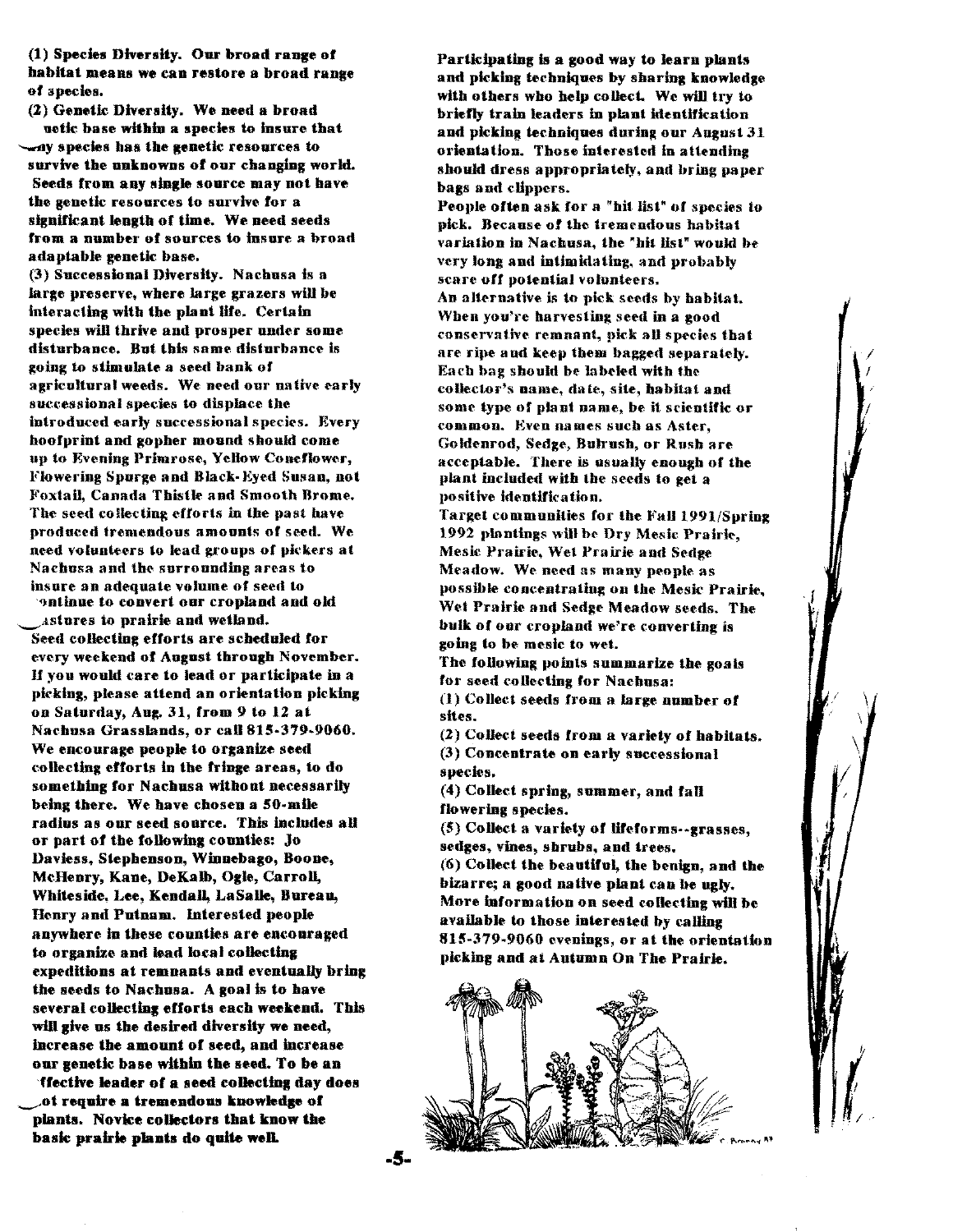$\Omega$ y<br>T U1 r+

c<br>Eug

## Volunteer Orientation

A very successful Volunteer Orientation Day was held at the Grasslands on July 13. Over 40 people came to hear how we are planning to restore the native plants and communities, and how we are doing this. Thirty-five new volunteers signed up to help!

We are very pleased with the high level of interest that show up in the responses of the new volunteers. Many agreed to be added to our weeds patrol, seed collecting days, brush and tree removal crews, and we certainly have a lot of interest in our spring and fall burns.

Several people volunteered special skills: Bob Parenteau from Freeport has agreed to prepare a detailed map of Nachusa Grasslands and will research the historic land uses of the various parcels that make up this unique preserve. Some teachers indicated a willingness to help and learn and then pass along their new-found knowledge to their students! And a few more volunteered to use their writing skills and publicity contacts to help Nachusa Grasslands be more well known.

Much thanks goes to Gene St. Louis from DeKalb for producing clean, crisp posters (with his own beautiful photos of the prairie!) to help publicize the July 13th event. And thanks, of course, to our intern, Amy Prosser, for getting the posters distributed. (Editor's note -- Special Thanks to Amy for her excellent help in getting out the special issue of Prairie Smoke dealing with the Volunteer Orientation Day!)

We hope to develop a telephone chain so all volunteers can be invited to attend the activities that interest them, without incurring large phone bills on anyone. person's part. Most work days can easIly be scheduled in advance, but all are dependent on reasonable weather. Days of controlled burns are very highly dependent on favorable weather, and last-minute phone calls seem to be the only way to communicate our needs.



BRINGS YOU PRAIRIE SMOKE, THE NACHUSA GRASSLANDS NEWSLETTER.

ILLINOIS FIELD OFFICE, 79 WEST MONROE. CHICAGO. IL 60603 -- PHONE *312/346-8166*



# Seed Collecting

On Saturday, July 27, five people came out to harvest seeds, in weather that was extremely pleasant. Sally and Amy were accompanied by Bob Parenteau, Gene St. Louis and Judy Snyder, and we headed for the Meiners Wetlands to look for bulrushes and sedges. After wading through a neck-high (almost) monoculture of Queen Anne's Lace on the top of the hill, we descended into the lush, green sea of vegetation, the sedge meadow. Here we found a classic definition of "Nature's Bounty" -- seed heads were at a robust, golden maturity, drooping over with ripeness.

We harvested a large, wonderfully rich, mixed bag of 3 species of sedge and one of bulrush seeds. Our reward was the presence of the Black and Yellow Argiopes, also known as Golden Garden Spiders. These orb weavers bask in the sunny, tall vegetation, where they wait for flying insects. Their dish-sized webs with the characteristic white zigzag band in the middle provide a perfect snare for their prey, as well as a sticky surprise for careless seed-pickers! These prairie predators, as well as the dry weather, are keeping the population of "pesky" insects  $\sim$ in check, making seed gathering at Nachusa Grasslands a very pleasant and worthwhile activity. Do join us next time!

.6.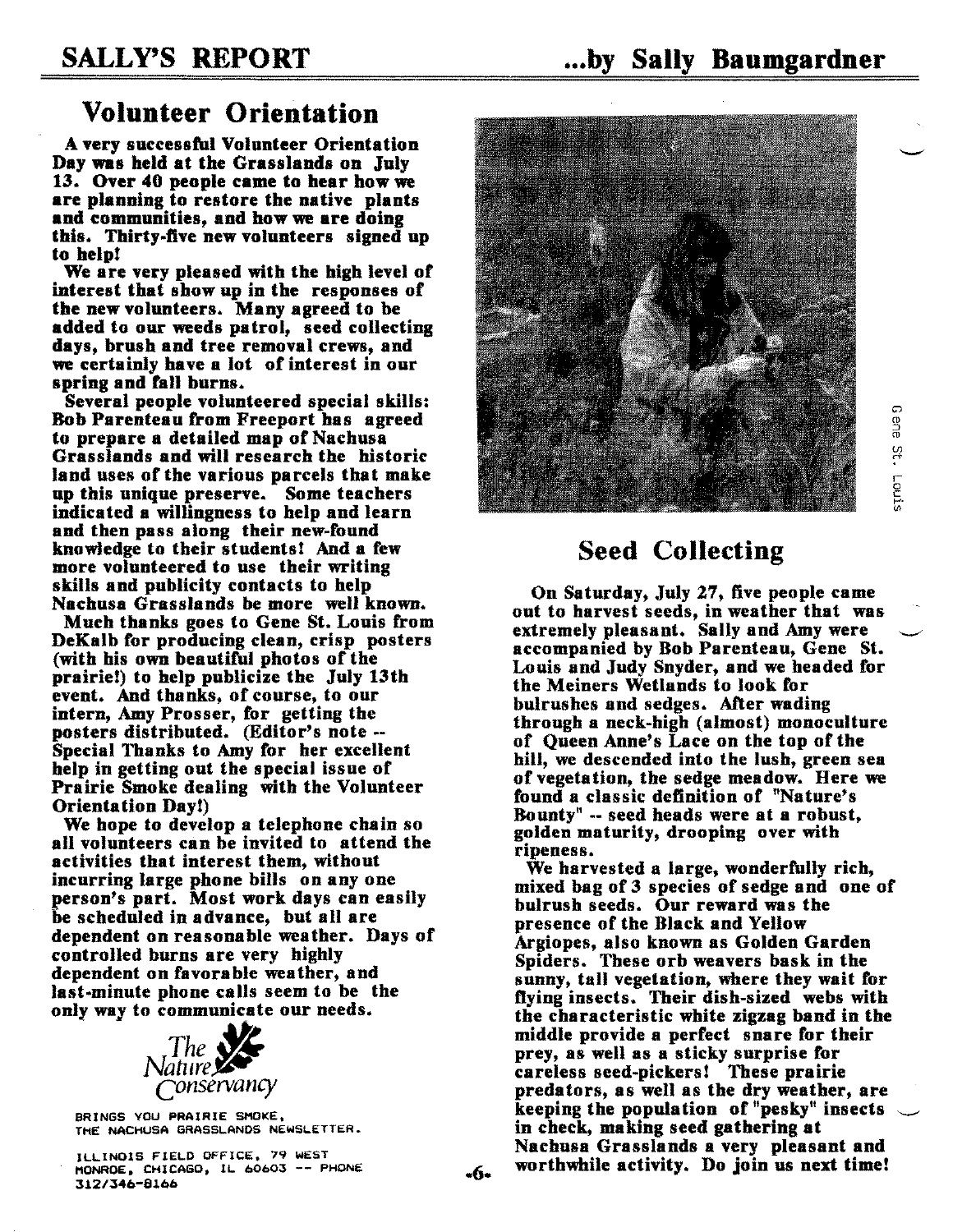Two types of bird studies were

reomphshed this summer. First, was the  $\sqrt{\tau}$ ontinued atlasing of Nachusa, which gives us the base line breeding species diversity for the site. Second, was a population census that should give us some estimates of bird densities in the major habitat types. The results of the census may not be tallied until the end of the year, but the atlas work has brought about some nice results. Because of our increased hours in the field, there was an expected rise in the numbers of species using the site during their breeding season. Of the 85 species sighted, 50 are confirmed breeders (up from 32 in 1990) with another 20 species highly probable.

Jim Chiropolos, a young architect from Des Plaines, spent more than 60 hours aUasing Nachusa Grasslands. His unfailing attention to this job is the real reason we saw such a wonderful increase in confirmed species. During the breeding season Jim sighted the Illinois endangered Cooper's hawk, and the Illinois threatened veery. His only disappointment was never spotting the single pair of upland sandpiper present. Maybe, this '-'Will keep him coming back, so we will continue to benefit from his birding skills.

# Species Closeup 1991

1991 UPLAND SANDPIPER - Only one pair of this IJlinois endangered species returned this year.

LOGGERHEAD SHRIKE - This Illinois threatened bird was not using Nachusa Grasslands proper, but was seen along approaching roadsides.

VEERY - The veery seen in 1990 was back in the same area, north of Kittenta il Knob. We were not able to confirm the breeding status of this Illinois threatened bird, but we ha ve high hopes for next season.

BELL'S VIREO - A pair successfully fledged young near the northwest edge of Coyote Point.

BLACK-BILLED CUCKOO - At least 4 pairs nested this summer. None were seen fast year, so I wondered what attracted them this year?

COOPER'S HAWK - This Illinois endangered bird was seen chasing through our wooded western edge.



TURKEY VIJLTURE - As many as 5 at a time circled overhead throughout the summer. Jim saw 2 on the ground at Coyote Point.

 $SEDGE$  WREN  $-$  In mid-summer 2 males were singing south of Doug's Knob. YELLOW-BREASTED CHAT - Several pairs were in our savannas,

RUBY-THROATED HUMMINGBIRD-Although we've only sighted them twice in . the last two years, we feel they were nesting in the neighboring pines, where they likely found the lichen used in their nests.

NORTHERN MOCKINGBIRD - Seen often at the south edge of Nachusa.

ORCHARD ORIOLE - Two pairs were nesting close together. One pair had an adult male in typical plumage and the other bad a male in first spring plumage (check a guide to see the difference). The younger male was later seen feeding a cowbird. This species is often preyed upon by the cowbirds.

BOBOLINKS - Four males were seen at one time, so this seems to be an increase over the two seen last year.

DICKCISSEL - This was a dickcissel summer. Many were using interior habitats as well as the edges. GRASSHOPPER SPARROWS - Abundant! Abundant! Abundant! I can say without qualification this is the most abundant breeding species at Nachusa. I will be more specific when the census is tallied.

BLUE-GRAY GNATCATCHER - This species spent the summer in the northwest savanna. but never let us see behavior that would confirm its breeding.

LARK-SPARROW - Although adults were not as visible as last year, fledged young were seen in July.

BLACK·THROATED BLUE WARBLER - An elusive male was seen and heard on one occasion.

Remember. even if you occasionally bird Nachusa Grasslands, we can use your observations. AH sightings help us see the yearly picture of how these wild creatures use the Grasslands. Send your day trip observations to: Ann Haverstock, 724 Hawthorne Lane, Geneva, IL 60134.